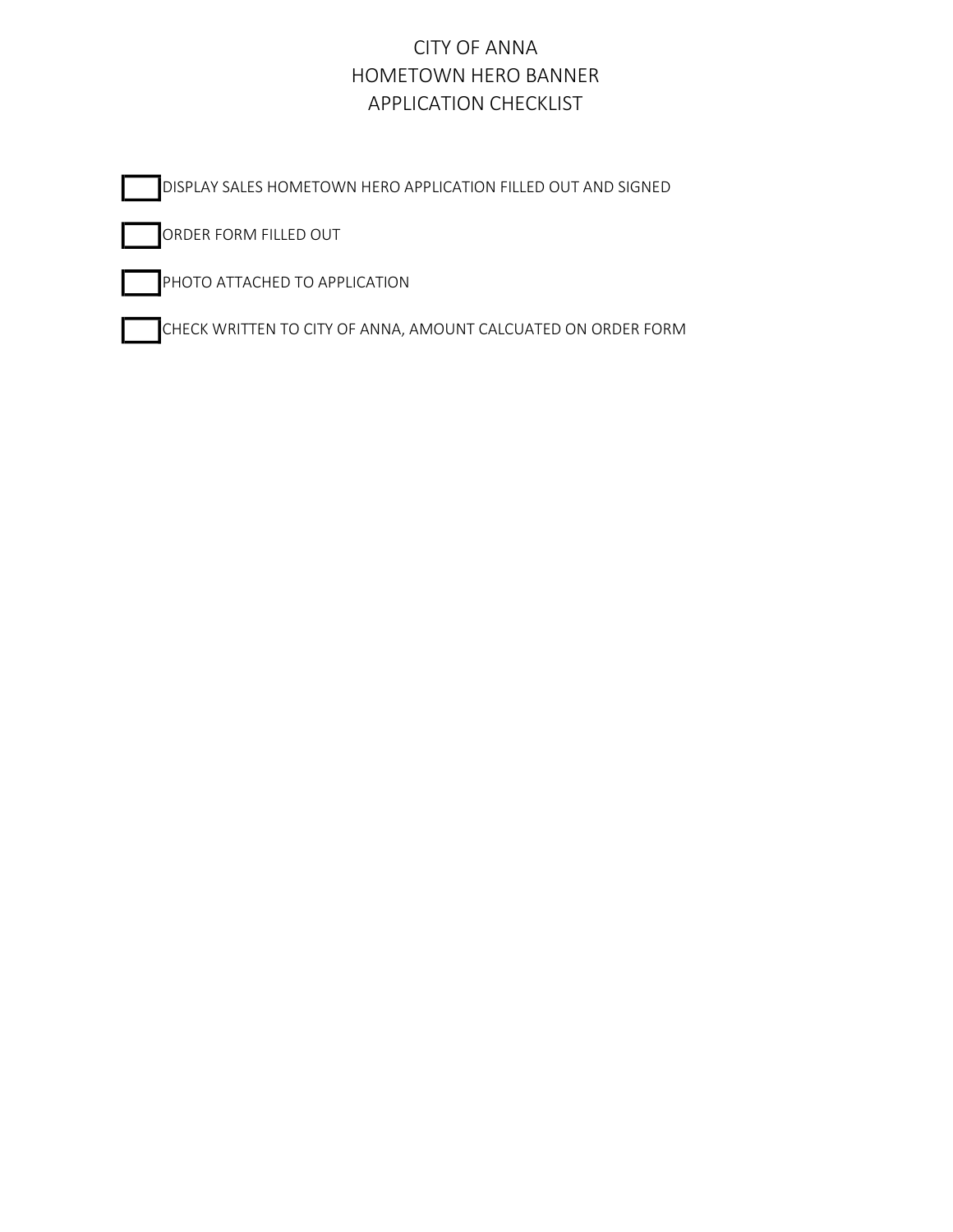

# **Display Sales Hometown Hero Application**

## **Veteran Information:**

| Full name of the person in the photo: |                     |  |  |  |  |
|---------------------------------------|---------------------|--|--|--|--|
| Military Rank Abbreviation:           |                     |  |  |  |  |
| Branch of Military:                   |                     |  |  |  |  |
|                                       | Veteran<br>Memorial |  |  |  |  |
| PLEASE SELECT ONE OF THE ABOVE        |                     |  |  |  |  |

\*\*\*\*NOTE: Please double check that all information is printed clearly and spelled correctly\*\*\*\*

#### **Applicant Information:**

| Email: |
|--------|

**Please use the best contact numbers for you. Applicants are responsible for submitting accurate information as the banner will read as noted above. Once banners are printed, no changes can be made. I hereby grant the City of Anna permission to use the attached photo which includes a likeness of myself or of my relative in the Hometown Hero Banner program. In addition, I take full responsibility that all information provided is accurate.**

**\_\_\_\_\_\_\_\_\_\_\_\_\_\_\_\_\_\_\_\_\_\_\_\_\_\_\_\_\_\_\_\_\_\_\_\_\_\_\_ \_\_\_\_\_\_\_\_\_\_\_\_\_\_\_\_\_**

**Signature Date**

**Printed Name**